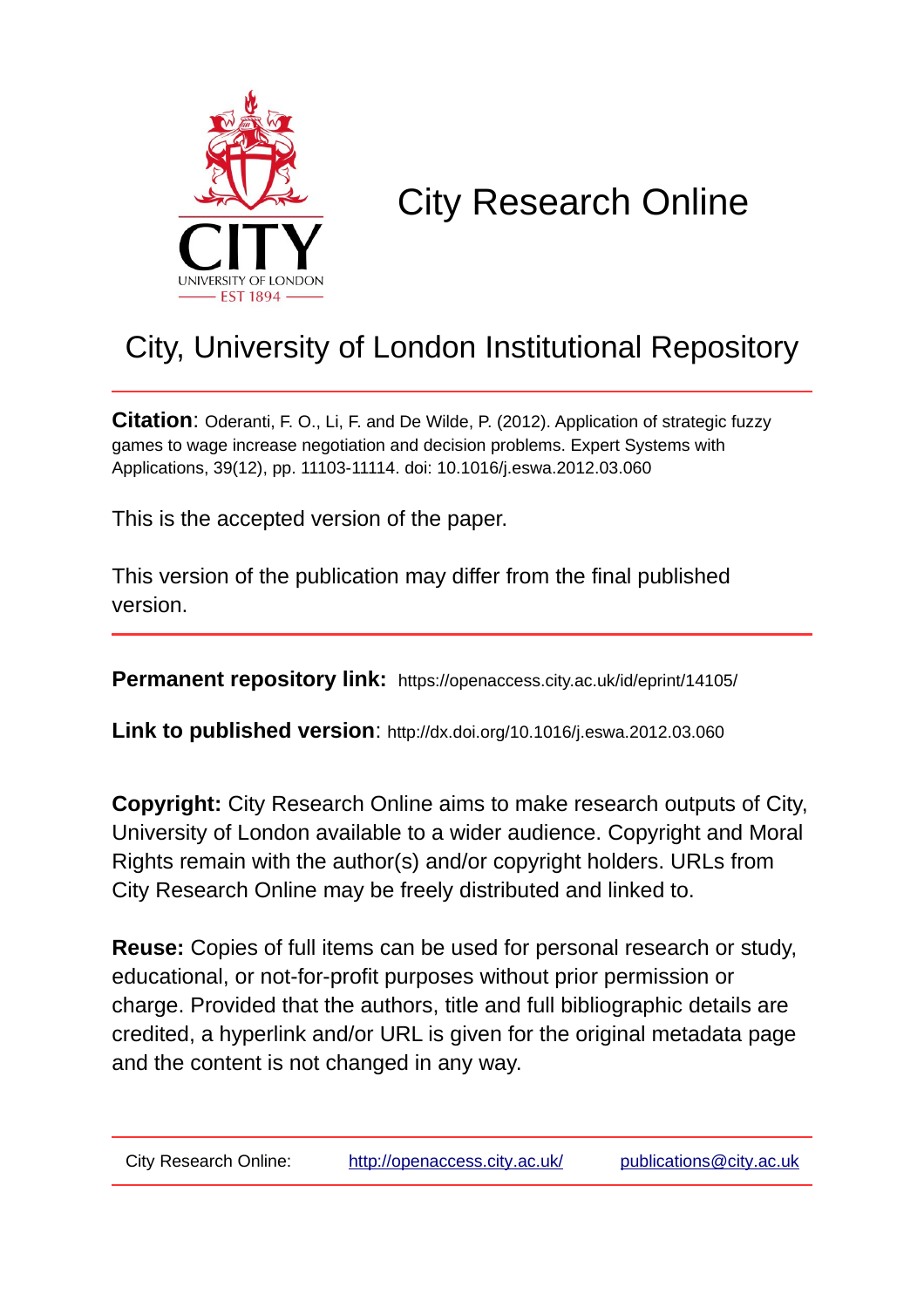Please cite this article as: Oderanti, F.O., Li, F., De Wilde, P., Application of Strategic Fuzzy Games to Wage Increase Negotiation and Decision Problems, Expert Systems with Applications (2012), doi: 10.1016/j.eswa. 2012.03.060 r

 $\, , \qquad , \quad , \quad , \quad$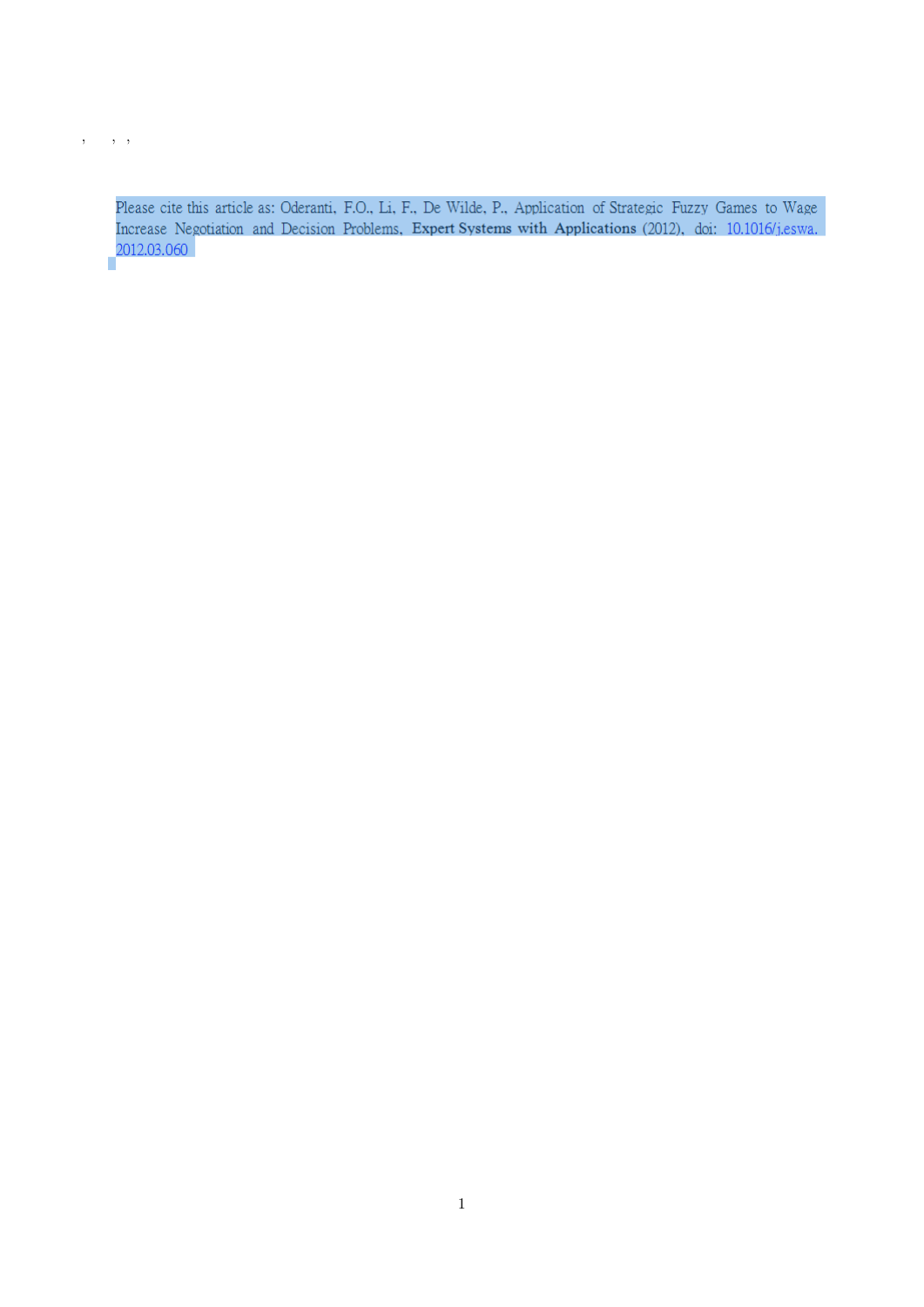Please cite this article as: Oderanti, F.O., Li, F., De Wilde, P., Application of Strategic Fuzzy Games to Wage Increase Negotiation and Decision Problems, Expert Systems with Applications (2012), doi: 10.1016/j.eswa. 2012.03.060

# Application of Strategic Fuzzy Games to Wage Increase Negotiation and Decision Problems

Festus Oluseyi Oderanti<sup>a,\*</sup>, Philippe De Wilde<sup>b</sup>, Feng Li<sup>a</sup>

The Business School, Newcastle University, England, United Kingdom

Department of Computer Science, Heriot-Watt University, Edinburgh, EH14 4AS, UK

<sup>a</sup>Newcastle University Business School, Newcastle upon Tyne NE1 4SE, United Kingdom  $^{b}$ School of Mathematical and Computer Sciences, Heriot-Watt University, Edinburgh, United Kingdom

#### Abstract

We propose a flexible decision support scheme which could be used in managing the wage negotiation between employers and employees. This scheme uses fuzzy inference systems and game theory concepts in arriving at decisions on future wage increase which could be more mutually agreeable. For example, rather than specifying 5% yearly increase of wages, we propose that the uncertain factors which are mostly difficult to predict and that could affect wage decisions need to be taken into consideration by the wage formula. These include business revenues or (profit), inflation rate, number of competitors, cost of production, and other uncertain factors that may affect business operations. The accuracy of the fuzzy rule base and the game strategies will help to mitigate the adverse effects that a business may suffer from these uncertain factors. Based on our scheme, we propose that employers and employees should calculate their future wage by using a fuzzy rule base and strategies that take into consideration these uncertain variables. The proposed approach is illustrated with a case study and the procedure and methodology may be easily implemented by business organisations in their wage bargaining and decision processes.

Keywords: fuzzy logic, membership, functions, decision, wage negotiation, business games, game theory, zero sum.

# <span id="page-2-0"></span>1. Introduction

Wage negotiation has always caused persistent problems in business organisations [\[1,](#page-11-0) [2\]](#page-11-1). On many occasions, there have been cases in which the entire workforce of countries embarked on industrial strikes that resulted from wage negotiation problems. Gielen and VanOurs in [\[1\]](#page-11-0) investigated what determines quits and layoffs that usually result as problems of poor wage negotiations by using a unique matched worker-firm dataset from the Netherlands. They concluded that in wage negotiation, the wage growth of a worker that stays in the firm is larger if that worker had a high quit probability and smaller when that worker had a high layoff probability.

In most cases, annual escalation clauses in employment contracts do specify future percentage increases in wages which are not tied to any index or rules. However, very often employers do find it difficult to meet these rigid [\[3,](#page-11-2) [4,](#page-11-3) [5\]](#page-11-4) percentages and therefore, on various occasions, these have resulted into industrial disputes between employers and employees (or their unions) [\[6,](#page-11-5) [7,](#page-11-6) [5\]](#page-11-4). The percentages are mostly based on predictions of future inflation which are often misleading and based on historical data.

Many authors have agreed that wages ought to be positively linked to financial performance of the business and some also have detected some links between wages and profits [\[4\]](#page-11-3).

In this paper however, rather than pre-setting a rigid future and yearly percentage increase in wages, we propose a flexible scheme for employers and employees which they can use as a decision support system for their future salary increase. This scheme uses a fuzzy inference system in arriving at more mutually agreeable decisions on wage increase.

The root causes of wage negotiation [\[8,](#page-11-7) [1\]](#page-11-0) disputes, in most cases, are often connected to the inability of either of the two parties involved (employers and employees' unions) to sustain or maintain the status quo contained in their earlier agreement on wage increase [\[5\]](#page-11-4). This may be as a result of many uncertain factors that surround business environment such as inflation and change in profit of the business.

## 1.1. Decision Making Processes in a Firm

A decision is a goal-directed behaviour made by the individual, in response to a certain need, with the intention

<sup>∗</sup>Corresponding author.

Email address: Festus.Oderanti@Newcastle.ac.uk (Festus Oluseyi Oderanti)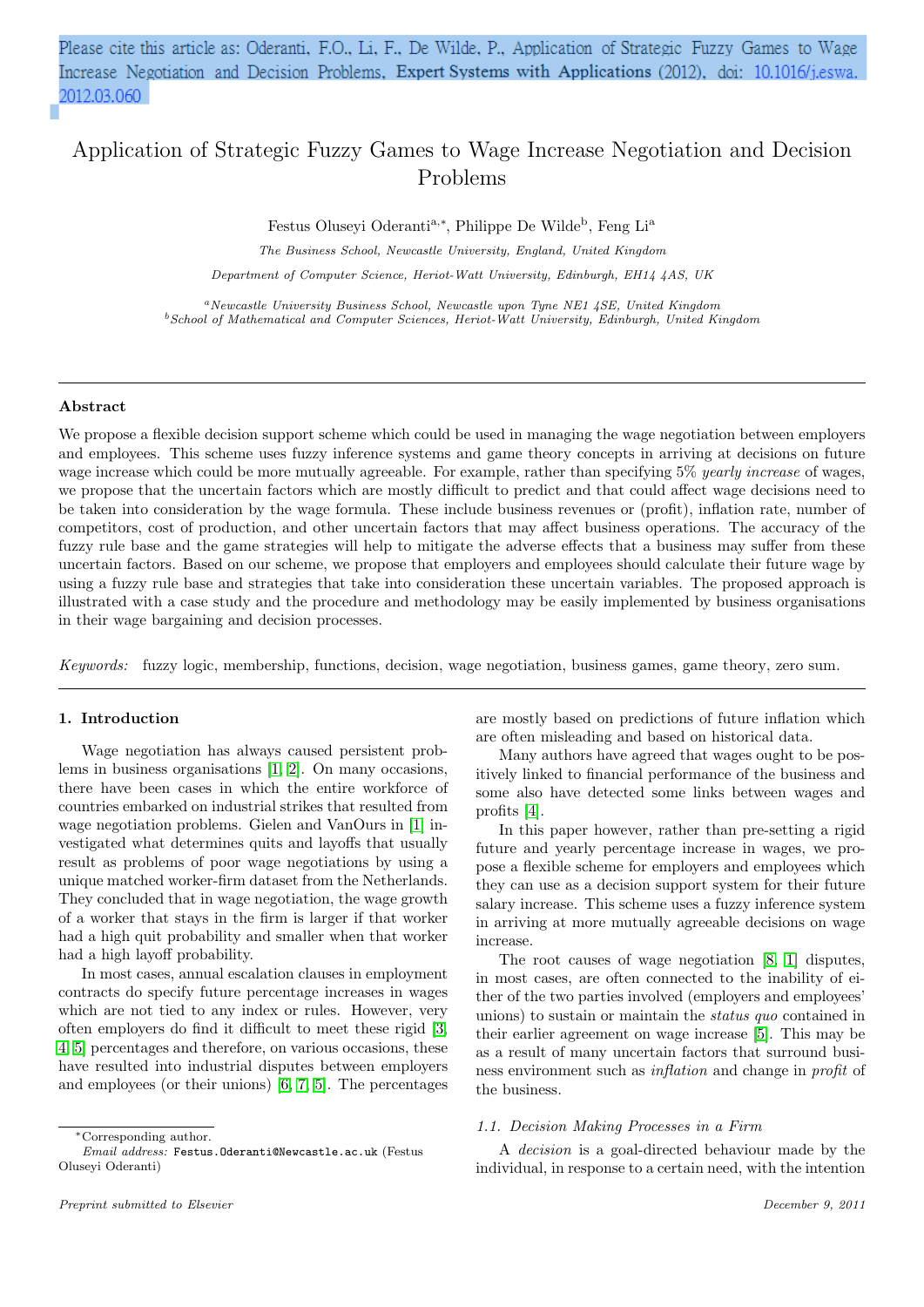of satisfying the motive that the need occasions [\[9\]](#page-11-8). The decision process begins with identification of a problem and ends with a *choice*. The problem arises when a soughtafter goal can be obtained via alternative and sometimes competing avenues.

Decision makers in an organisation are expected to be aware of and to be able to assess the information they generate and the potential use (or otherwise) of that information [\[10\]](#page-11-9). Nowadays, decision making [\[11\]](#page-11-10) processes are becoming increasingly very complex for managers [\[10\]](#page-11-9), therefore, the information needs of a manager are equally becoming more complex and highly demanding.

# 1.2. Employers' Perspective

On the employers' part, a once prosperous business might have run into an economic turbulence as a result of diverse and adverse uncertainties that surround the business environment. Several of these cases were witnessed during the recent global economic recession which affected several businesses globally and during which many businesses went underground (closed).

Therefore, when the revenue of a business goes down, it may be economically impossible for management to sustain the earlier agreements signed when the revenues of the companies were booming. The same situation may occur if the rate of inflation adversely and grossly affects the cost of production  $(CP)$  in a firm without a corresponding increase in revenue.

# 1.2.1. Wage Negotiation in Developing nations.

In developing nations [\[12\]](#page-11-11) such as Nigeria, wage negotiation has always been a chronic problem [\[13,](#page-11-12) [14\]](#page-11-13) and this menace has been directly and indirectly running down the nation's economy for many decades. This is because many trade unions have always insisted on international wage scales for their respective professions but irrespective of whether the revenues of the countries attain the standards on which those scales were designed.

For example, Medical Doctors, under the umbrella of the Nigeria Medical Association (NMA) [\[15,](#page-11-14) [16\]](#page-11-15) will always insist on World Health Organisation (WHO) salary scales standard for their profession, not minding whether the revenues and resources of the nation match those expected by these standards.

Also the academic staff in the universities, under their union, Academic Staff Union of Universities (ASUU) [\[14,](#page-11-13) [15,](#page-11-14) [16\]](#page-11-15), have always insisted on the international pension scale called universities superannuation scheme (USS) which may certainly be obtainable in developed nations like the United State of America (USA) and the United Kingdom (UK). However, the unions would never consider the fact that their country's revenues are very far below those of the developed nations mentioned.

# 1.3. Employees' Perspectives

Generally in any country and on the side of the employees however, the rates of inflation in the country mighty have shot up astronomically such that earlier wage increase agreements becomes unrealistic. This is because inflation affects the purchasing powers of the consumers. Example of this high inflation otherwise known as hyperinflation is what is being currently experienced in Zimbabwe, a Southern African country.

#### 1.4. Fuzzy Logic and Fuzzy Sets

Fuzzy logic is a problem solving technique that was introduced by Lotfi Zadeh in [\[17\]](#page-11-16) to deal with vague or imprecise problems [\[18,](#page-11-17) [19,](#page-11-18) [20,](#page-11-19) [21,](#page-11-20) [22,](#page-11-21) [23,](#page-11-22) [24,](#page-11-23) [25,](#page-11-24) [26,](#page-11-25) [27\]](#page-11-26). A fuzzy set is a set containing elements that have varying degree of memberships in the set [\[18,](#page-11-17) [28\]](#page-11-27). It can simply be defined as a set with fuzzy boundary [\[29\]](#page-11-28). Fuzzy sets are denoted by different symbols in different literatures, however, in this paper; a fuzzy set will be represented by a letter with a tilde on top of it. That is, fuzzy set A will be represented by  $A$  and membership of a set will be represented by  $\mu$ . Therefore the functional mapping given by:

$$
\mu_{\tilde{A}}(x) \in [0,1]
$$

denotes the degree of membership of element  $x$  in fuzzy set  $\tilde{A}$ . Therefore,  $\mu_{\tilde{A}}(x)$  is a value on the unit interval that measures the degree to which element  $x$  belongs to fuzzy set A.

#### 1.5. Fuzzy Decision Making System

In general, a fuzzy decision making system (FDMS) uses a collection of fuzzy membership functions (Figure [5\)](#page-9-0) and decision rules that are solicited from experts in the field to reason about data [\[18\]](#page-11-17). Typical components of a fuzzy decision making system are as shown in Figure [1.](#page-6-0) The components of an FDMS, as shown in the figure are; a fuzzification section, a fuzzy rule base, fuzzy decision logic and defuzzification section [\[30,](#page-11-29) [31\]](#page-11-30).

- 1. Fuzzification section: This is the section where the process of making a crisp quantity fuzzy [\[32\]](#page-11-31) is carried out. This is done by simply recognising that many of the quantities that we considered to be crisp and deterministic are actually not deterministic at all. They carry considerable uncertainty. If the form of uncertainty happens to arise because of imprecision, ambiguity, or vagueness, then the variable is probably fuzzy and can be represented by a membership function.
- 2. Fuzzy rule base: These rules are expressed in conventional antecedent-consequent form. The collection of such rules constitutes the fuzzy logic knowledge base that is used for inference of the decision agent. In a fuzzy system, if the antecedent is true to some degree, then the consequent is also true to that same degree. For a small number of inputs, there exists a compact form of representing a fuzzy rule-based system which consists of a tabular format with different partitions representing different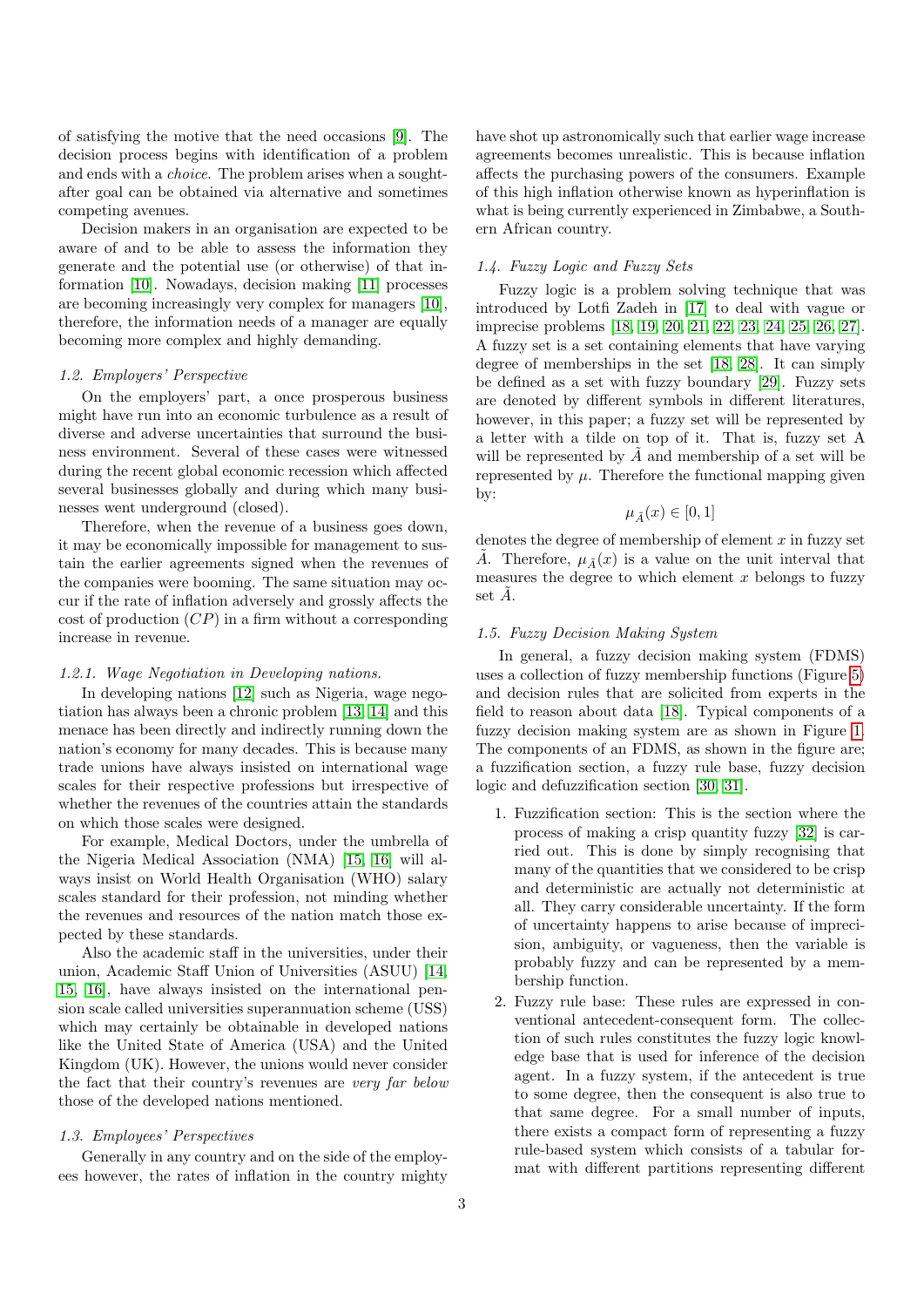inputs. This compact graphical form is called fuzzy associative memory table, or FAM table. The implication is implemented for each rule and in Matlab, many built-in methods are supported such as the functions that are used by the AND method: min(minimum), which truncates the output fuzzy set, prod (product), which scales the output fuzzy set. Here, the AND method was used and the centroid was computed using the Mamdani-type inference system which requires the output membership functions to be fuzzy sets after the aggregation process. It (Mamdani FIS) integrates, according to equation [1,](#page-4-0) across a two-dimensional function to find the centroid [\[33\]](#page-11-32).

- 3. The decision making logic (DML): The decision making logic is analogous to classical logic for reasoning [\[32\]](#page-11-31) and it is similar to simulating human decision making in inferring fuzzy control actions based on the rules of inference in fuzzy logic [\[18\]](#page-11-17).
- 4. Defuzzification process: This is the procedure that converts the fuzzy results into a crisp output. It converts a fuzzy control action (a fuzzy output) into a non-fuzzy control action (a crisp output) [\[18\]](#page-11-17). Defuzzification has the result of reducing a fuzzy set to a crisp single-valued input, or to a crisp set; of converting a fuzzy matrix to a crisp matrix; or making a fuzzy number a crisp number. Fuzziness helps to evaluate the rules, but the final output of a fuzzy system has to be a crisp number and the input for the defuzzification process is the aggregate output fuzzy set and the output is a single number [\[29\]](#page-11-28). Mathematically, the defuzzification of a fuzzy set is the process of 'rounding off' from its location in the unit hypercube to the nearest (in a geometric sense) vertex. If one thinks of a fuzzy set as a collection of membership values, or a vector of values on the unit interval, defuzzification reduces this vector to a single scalar quantity - presumably to the most typical (prototype) or representative value [\[32\]](#page-11-31).

Several defuzzification methods have been discussed in the literatures such as [\[18,](#page-11-17) [29,](#page-11-28) [32\]](#page-11-31). In this paper, we are using centroid method and we shall give a brief explanation on it.

Centroid defuzzification method: This method is also referred to as centre of area (COA) or centre of gravity (COG). It is the most commonly used [\[18\]](#page-11-17), most popular [\[29\]](#page-11-28), most physically appealing [\[32\]](#page-11-31) defuzzification technique and it finds the point where a vertical line would slice the aggregate set into two equal masses. In theory, the centroid method of defuzzification is calculated over a continuum of points in the aggregate output membership function but in practice, a reasonable estimate can be obtained by calculating it over a sample of points. Mathematically,

the centroid method can be expressed as:

<span id="page-4-0"></span>
$$
COG = \frac{\int \mu_{\tilde{A}}(x) * x \, dx}{\int \mu_{\tilde{A}}(x) \, dx} \tag{1}
$$

$$
COG = \frac{\sum \mu_{\tilde{A}}(x) * x}{\sum \mu_{\tilde{A}}(x)} \tag{2}
$$

Fuzzy inference techniques: In general, fuzzy decision making system can be implemented using any of the three common methods of deductive inference for fuzzy systems based on linguistic rules [\[32\]](#page-11-31) listed as follows: Mamdani system, Sugeno systems and Tsukamoto models

In this work, the design and implementation of this fuzzy decision making system was achieved with the aid of Matlab software. Matlab is a menu driven software that allows the implementation of fuzzy constructs like membership functions and a database of decision rules [\[18\]](#page-11-17).

#### 2. Game Theory

Game theory is the study of the ways in which strategic interactions among rational players produce outcomes with respect to the preference (or utilities) of those players, none of which might have been intended by any of them [\[34\]](#page-11-33). It is part of a large body of theories concerning decision making [\[35\]](#page-11-34). It deals with decision-making processes involving two or more parties, also known as players with partly or completely conflicting interest [\[36,](#page-11-35) [37\]](#page-11-36) and it is one of the methodologies designed for application to the social sciences. All situations in which at least one agent can act to maximize his utility through anticipating (either consciously, or just implicitly by his behaviour) the responses to his actions by one or more other agents, are called games. Agents involved in games are referred to as players [\[38,](#page-11-37) [34,](#page-11-33) [30,](#page-11-29) [39\]](#page-11-38) and could represent people, military, firms, countries or other organisations [\[40,](#page-11-39) [36\]](#page-11-35).

For any game, there are three very important requirements and these are listed as follows [\[41\]](#page-11-40):

- 1. Players
- 2. Strategies which are permitted with respect to the rules of the game and
- 3. Payoffs (that is, utilities or outcomes)

Further readings on game theory can be found in [\[36,](#page-11-35) [34,](#page-11-33) [42,](#page-11-41) [38,](#page-11-37) [34\]](#page-11-33).

# 3. Proposed Fuzzy Model for Wage Negotiation (FGAW)

Implementing our fuzzy reasoning (FGAW) model approach to wage negotiation will alleviate some of the concerns mentioned in Section [1](#page-2-0) above. The model takes effective cognisance of the factors that affect wage negotiation and effectively grasps and captures the uncertainty therein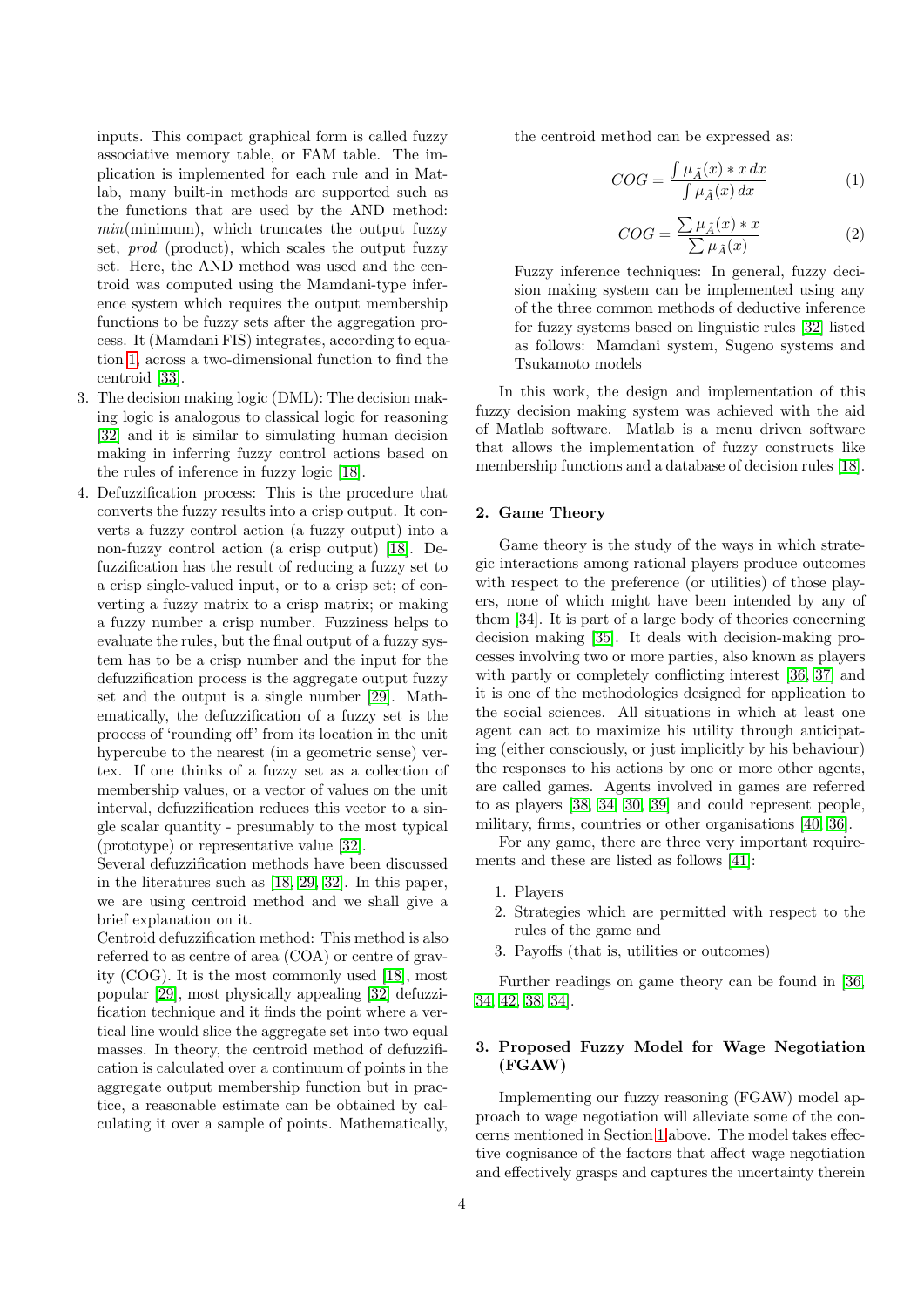using fuzzy rules solicited from experts in the field. That is, the model considers varying ranges of inflation trends as they affect both parties and also considers the varying ranges of possible revenue increase of the organisation. It arrives at an agreed rate for wage increase which can be more sustainable for both the present and the future. This will also be more agreeable and acceptable to both parties.

For instance, rather than specifying 5% *yearly increase*. we propose a scheme such as:

IF Inflation is very high AND Revenue is very low THEN Wage increase is medium.

We verified this scheme and proved its validity with our algorithm and we discovered that it could be an invaluable tool in the hands of entrepreneurs. Details of the scheme are as explained in the sections that follow.

#### 4. Justification for the Scheme and Contributions

- The scheme will reduce the level of industrial disputes and revenue or profit losses. This is because both the employers and the employees already know the factors on which their wage increases are based and both parties can calculate the expected wage increase for a particular year right from their own desk based on the factors specified in the fuzzy rule base.
- Rather than management pushing or driving workers to work hard, for the betterment or success of the firm, this scheme would indirectly rest these duties in the hands of the workers or their unions who will encourage employees to work hard so as to increase the revenues of the firm and hence, directly increase their wages.
- The scheme will reduce man hours lost on yearly wage negotiation.
- It puts fate of the workers regarding salary increase in their own hands. The harder they work, the better the firm's revenue and the better the increase in their wages.
- It will reduce unemployment rate. This is because firms will no longer embark on sudden staff cut [\[1\]](#page-11-0) as a results of unregulated agitation for wage increase which firms are occasionally forced to pay.
- There will be no need for staff to take abrupt pay cuts [\[2,](#page-11-1) [1,](#page-11-0) [5\]](#page-11-4) in bids to keep the company afloat as was the case in Highland Airways [\[43\]](#page-11-42), British Broadcasting Corporation (BBC) [\[2\]](#page-11-1) and many other companies during the 2009 economic recession.

#### 5. Factors in Wage Negotiation

In competitive labour markets, wage rates are determined by the forces of supply and demand for labour [\[44\]](#page-11-43). Even though, there may be many factors to be considered

during wage negotiation, there are two major inevitable factors: inflation and revenue. These two concepts are as explained below.

## 5.1. Inflation

Inflation in simple terms can be defined as a decline in the purchasing power of money for goods and services. It is a rise in the aggregate level of prices of goods and services in a particular economy over a certain period of time [\[44\]](#page-11-43).

Inflation is one of the major factors that are usually considered in wage bargaining [\[45,](#page-11-44) [46\]](#page-11-45). Den Butter and van de Wijngaert in [\[46\]](#page-11-45) defined wage space as the sum of price inflation and labour productivity growth. In economics, inflation is commonly calculated by using consumer price index (CPI) [\[47\]](#page-11-46). Raffaela Giordano in [\[45\]](#page-11-44) stated that the relationship between labour cost and inflation is statistically significant and quantitatively nontrivial.

#### 5.2. Company's Profit

On wage bargaining and company's profit, many authors have worked on the idea of profit (Net income) sharing schemes to replace simple wage rates. One of such is [\[48\]](#page-11-47) in which Norman Ireland explained the argument that profit sharing concerns microeconomic efficiency and relates to incentives in the place of work. He further explained that if workers see how their labour turns into profit from which they benefit, and particularly if they have some say in determining their work practices, then work will be better motivated, better performed and more highly valued.

Reinhilde Veugelers in [\[49\]](#page-11-48) reports a model that applies a generalized Nash-Zeuthen-Harsanyi asymmetric bargaining theory [\[50\]](#page-12-0). She explained that the bargaining outcome from this scenario is that workers receive the competitive wage plus a fraction of the firm's price-cost margins.

#### <span id="page-5-0"></span>6. Players' Strategies in Wage Negotiation

A strategy is a decision rule that specifies how the player will act in every possible circumstance [\[51\]](#page-12-1). It is a specific course of action taken by the firm. This will involve the firm allocating values to its policy variables [\[44\]](#page-11-43).

In this experiment, we assume that the business has five units of initial resources (profit say £5M). Both the employer (represented as fuzzy player  $y$ ) and the employees (represented as opponent player  $g$ ) are deliberating on how this profit should be spent and also, how subsequent (future) profits generated by the company should be spent. Both players agreed on a three variable-vector  $[C, W, M]$ . This forms the strategies for both players. That is, employer (y) strategy is  $[C_y, W_y, M_y]$  while that of the employee is  $[C_g, W_g, M_g]$ . The bone of contention is "what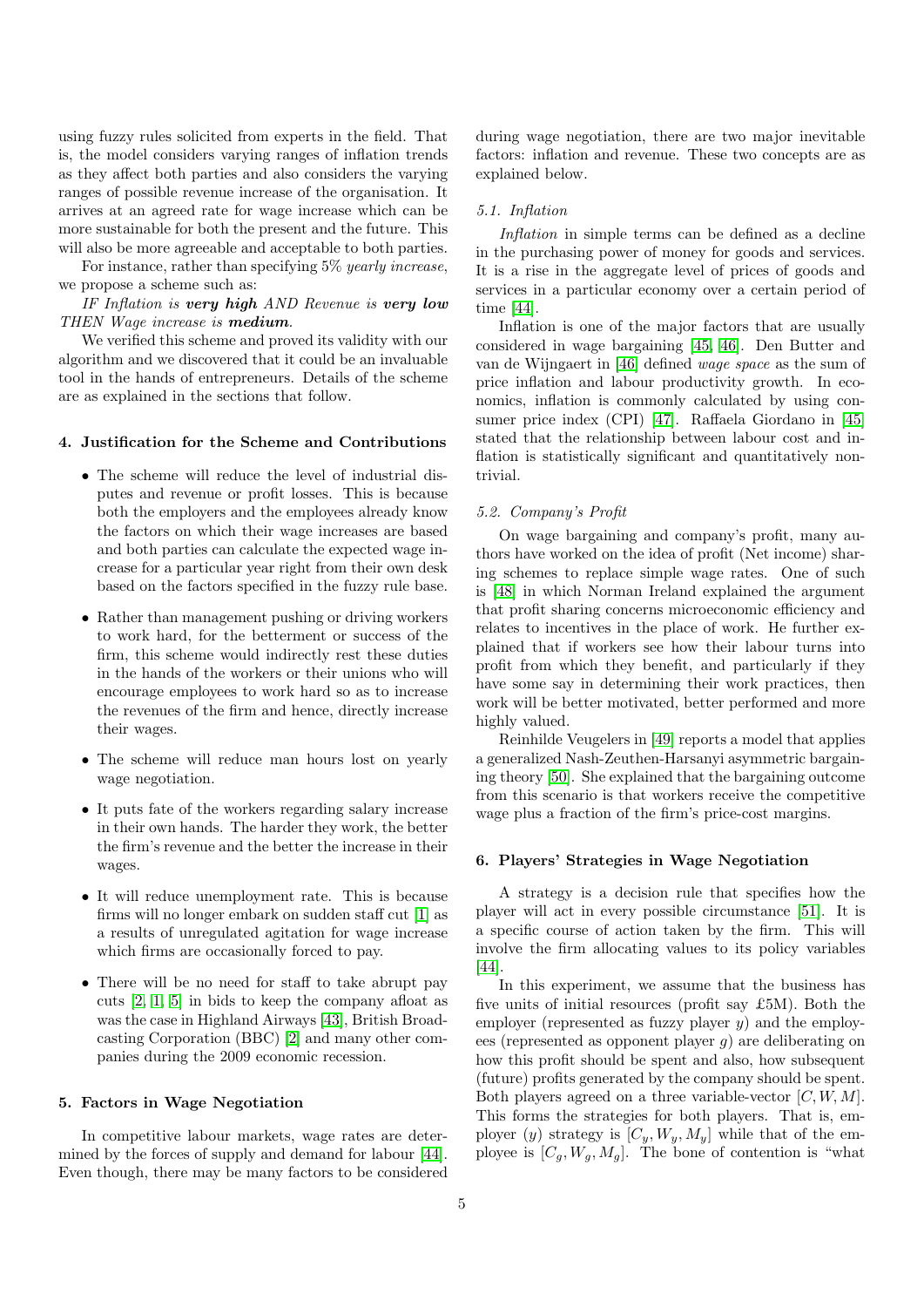proportion of this £5M should be allocated to each of these strategic variables  $C, W$  and  $M?$ .

In each round, the players may choose to allocate their resources to one of these three roles: consolidation efforts  $(C)$ , reserved wealth  $(W)$  and market expansion  $(M)$ . The allocations are denoted as a vector  $[C, W, M]$  for each player and constitute the strategy of that player.

Consolidation efforts C refer to the proportion of the profit that adds to the wage increase of the employees and it is the most important variable to the employees as they would want to maximise this as much as they could. Market expansion M denotes the part of this profit designated for market expansion of the business including advertising, marketing and promotional campaigns. These are considered as the most important variables to the employers which they would like to maximise as much as they could. Reserved wealth W refers to part of the resources that are kept unused or those distributed to the firm's shareholders.

As examples of players' strategies, consider a case where the employer  $\mathbf Y$  decides to allocate £4M out of the £5M on market expansion  $M = 4$ , and retaining £1M to be distributed to shareholders as shares,  $W = 1$ . This means that for that financial year, there would be no wage increase for (or to *consolidate* the) workers,  $C = 0$ . Then, employer strategy implies:

# $[C_y, W_y, M_y] = [0, 1, 4]$

On the other hand, workers, represented by their union, may embark on negotiation with their employer with a proposal that £3M be allocated to wage increase  $(C = 3)$ , £1M to shareholders  $(W = 1)$  and the remains on market or business expansion  $M = 1$ . Therefore, the workers' strategy becomes:

$$
[C_g, W_g, M_g] = [3, 1, 1]
$$

The variables in our models can be tailored to the business situations in the real world and therefore are not limited to those variables that we have used in designing the system. Therefore, this model can be applied to any real business situation and the variables can be adapted to suit the situation in question. The model can also work for systems that have more strategic variables than those that we have used in this model. The proposed decision model is as illustrated in Figures [1](#page-6-0) and [2.](#page-7-0)

#### 7. Assumptions

In this simulation, while we are considering only inflationary trends and business revenue as the most important factors in determining wage increase, we are assuming that other factors remain constant and that decision makers are rational in their views. These other factors that are kept constant include the labour force and the market trends.

We are also assuming that the labour force of the organisations are represented jointly by their unions and that all necessary information about the company (such



<span id="page-6-0"></span>Figure 1: Fuzzy decision making system (FDMS) for fuzzy inference. This is used as part of the components of the FGAW model shown in Figure [2.](#page-7-0)

as the company account details) are available to both the union and the employer's representatives in the decision processes.

Further more, the fuzzy rules ought to be solicited from experts in the field in order to implement the model more accurately and effectively in a real system. In this paper, due to time limitation and other factors, we have relied on assumed fuzzy rules which are based on heuristic and from our business knowledge.

# 8. Methodology and a Case Study of the Fuzzy Game Approach to Wage Negotiation (FGAW)

We assume that the company has initial resources (say £5M) profit. These resources are being deliberated upon by the two parties namely:

- 1. Employer (represented as fuzzy player  $(yellow)$  y)
- <span id="page-6-1"></span>2. Employees (or their union as representative, represented as player (green) g)

These resources are to be allocated initially between three variables  $[C, W, M]$  that form the strategy of each player. The subsequent allocation will follow the outcome of the fuzzy rules from the fuzzy inference system formulated by each party and the expected outcome will determine the winner.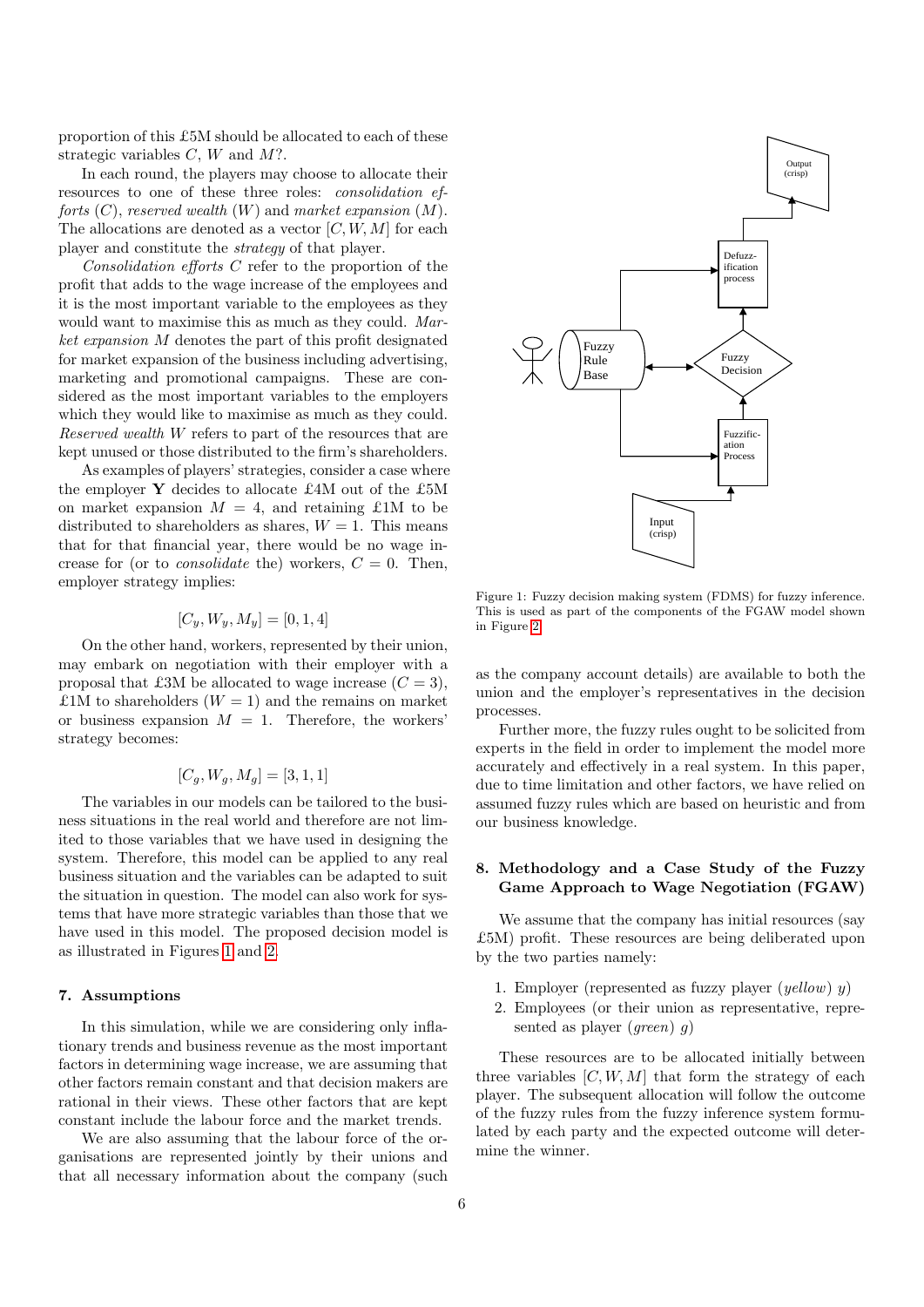

<span id="page-7-0"></span>Figure 2: A model of fuzzy game approach to wage negotiation (FGAW) game showing inputs, processes and outputs. The FDMS components are as shown in Figure [1](#page-6-0)

.

The procedures necessary for implementing the proposed FGAW automatic decision system are as listed in the steps below:

- 1. List all uncertain (fuzzy) factors that will be considered in taking the business decision: the uncertain or fuzzy information we are taking into consideration are changes in business profit  $R$  and in the inflation I.
- <span id="page-7-1"></span>2. Determining the strategy: the game strategies are as explained in Section [6.](#page-5-0) The business has five units of initial resources (profit say £5M). Both the employer (represented as fuzzy player  $y$ ) and the employees (represented as opponent player q) are deliberating on how this profit should be spent and also, how subsequent profits generated by the company should hence be spent. Both players agreed on three variable-vector  $[C, W, M]$ . This forms the strategies for both players. That is, employer  $(y)$ strategy is  $[C_y, W_y, M_y]$  while that of the employees is  $[C_q, W_q, M_q]$ . The bone of contention is "what proportion of this £5M should be allocated to each of these strategic variables  $C, W$  and  $M$ ?. Further details on player strategies are as explained in Section [6.](#page-5-0)
- 3. Determine the input and output variables of FGAW FIS: The inputs are the values of change in inflation  $(\Delta I)$ , and change in business profit  $(\Delta R)$  and

the outputs are expected wage increase (consolidation efforts)  $(E_c)$ , expected wealth  $(E_w)$  and expected market expansion efforts  $(E_m)$  where:  $E_m =$  $5 - (E_w + E_c)$  because the total (expected) resource of each player at any point is five. The variables  $E_c$ ,  $E_w$ , and  $E_m$  relate to the fuzzy player y, and we will not index them by  $y$ .

- 4. Develop fuzzy sets, subsets and membership functions for all the input and output variables. This can be accomplished by soliciting knowledge from the experts or searching through literature data. Our adopted fuzzy sets, subsets and membership functions are as shown in Figure [5.](#page-9-0)
- 5. Formulate decision rules for the rule base. These also ought to be solicited from experts [\[24\]](#page-11-23). The rules shown in figure [5](#page-9-0) also depict our adopted decision rules.
- 6. Establish relationships between input values and their fuzzy sets and apply the decision rules using the relationships shown in Figure [5.](#page-9-0) The fuzzy rule base was coded into a Fuzzy Inference System (FIS) using the Matlab toolbox.
- 7. Play the game: Procedures for playing the game are as follows: The game state is represented as vector  $S = [g, y, A_w, r]$ , where g represents the green player's amount of resources, y represents the fuzzy player (yellow) amount of resources,  $A_w$  represents opponents' accumulated wealth (profit) and  $r$  is the number of rounds that the game is played. Both the green and fuzzy player strategy are as stated in step [2](#page-7-1) above.
	- Initial state of the game is  $[5, 5, 0, 5]$  (i.e according to vector  $[q, y, A_w, r]$ .
	- At every state  $[g, y, A_w, r]$ , green chooses his move by allocating to his strategies  $[C_q, W_q, M_q]$ where:  $C_g + W_g + M_g = g = 5$  and yellow who is the fuzzy player chooses his strategy  $[C_y, W_y, M_y]$  where  $C_y + W_y + M_y = y = 5$ .
	- The game changes states as follows:

$$
r = r - 1,\tag{3}
$$

$$
A_w = A_w + W_g - W_y,\tag{4}
$$

$$
g = g + C_g + M_g r - (y + C_y + M_y r),
$$
 (5)

$$
y = y + C_y + M_y r - (g + C_g + M_g r),
$$
 (6)

$$
temp = A_w + g - y \tag{7}
$$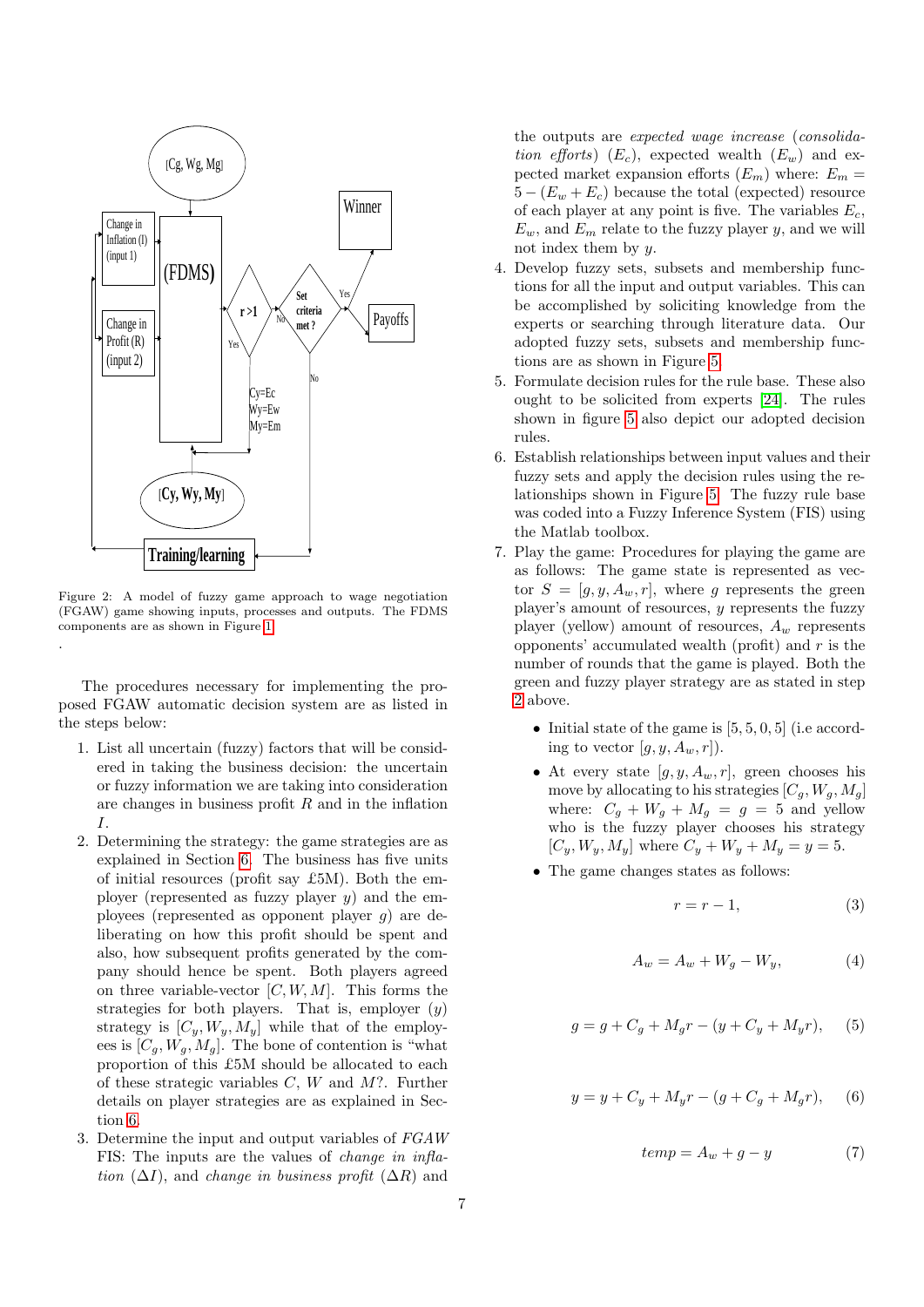where *temp* represents game payoff. Then,

$$
E_m = 5 - (E_w + E_c)
$$
 (8)

This is because the total or expected resources of each player at any point amount to five. Now, the outputs of each round of the game are expected wage increase (consolidation efforts)  $(E_c)$ , expected wealth  $(E_w)$  and expected market expansion efforts  $(E_m)$ . This then forms the input strategies for the fuzzy player in the subsequent rounds of the game.

In order to calculate inflation (input for FIS) for a particular year, we simply calculate the percentage change of consumer price index (CPI) as follows:

$$
Inflation(I) = \frac{CPI_1 - CPI_0}{CPI_0} * \frac{100}{1}
$$
 (9)

where  $CPI_0$  is the initial value and  $CPI_1$  is the final value.

However, an entrepreneur may want to base his own inflation on the changes in the cost of production  $(CP)$  of his goods or services such that inflation is calculated as:

$$
Inflation(I) = \frac{CP_1 - CP_0}{CP_0} * \frac{100}{1}
$$
 (10)

Where  $CP_0$  is the initial value and  $CP_1$  is the final value.

and change in profit  $(\Delta R)$  of the business is calculated as

$$
\Delta R = \frac{R_1 - R_0}{R_0} * \frac{100}{1} \tag{11}
$$

where  $R_0$  is the initial profit value and  $R_1$  is the final value.

The game ends when  $r = 0$  and if  $temp$  is greater than zero  $temp > 0$ , the green player (the employees) wins, if less than zero  $temp <$ 0), then the fuzzy player (yellow or employer) wins else, the game is a draw (i.e. if  $temp = 0$ ).

Sample rules of the fuzzy inference system are as copied below:

Rule Base 1:

- (a) If (Net Profit is High) and (Inflation is Medium) then (Expected Wage Increase is Medium)
- (b) If (Net Profit is Medium) and (Inflation is Low) then (Expected Wage Increase is Small)
- (c) If (Net Profit is Medium) and (Inflation is Medium) then (Expected Wage Increase is Medium)
- (d) If (Net Profit is Medium) and (Inflation is High) then (Expected Wage Increase is Large)
- (e) If (Net Profit is Low) and (Inflation is Low) then (Expected Wage Increase is Medium) Rule Base 2
- (a) If (Net Profit is High) and (Inflation is Medium) then (Expected Market Expansion is High)
- (b) If (Net Profit is Medium) and (Inflation is Medium) then (Expected Market Expansion is Medium)
- (c) If (Net Profit is Medium) and (Inflation is High) then (Expected Market Expansion is Low)
- (d) If (Net Profit is Low) and (Inflation is Medium) then (Expected Market Expansion is Very High) These rules are as coded in Figure [4.](#page-9-1)
- 8. Evaluate the fuzzy inference system (FIS): Using Matlab fuzzy toolbox, all the fuzzy inputs are passed into the Mamdani type FIS.
- 9. Get the defuzzified output from the FIS: The crisp output for the FGAW is computed using centre of gravity method (COG) method. Figure [5](#page-9-0) shows the FIS interface for the output variable Expected Wage Increase or consolidation  $(E_c)$  and a defuzzified (crisp) output interface is as shown in Figure [6.](#page-10-0)
- 10. Determine whether the conditions for the end of the game have been met: In this case study, the condition for the end of the game is when the number of rounds  $r$  reaches 1 counting down from 5 (i.e. when  $r=1$ ).
- <span id="page-8-0"></span>11. Training and performance evaluation: Training and learning of the FGAW decision agent was accomplished through the optimization of the fuzzy logic parameters while using the game payoff as the basis for the performance measure after playing a series of the game as in [\[40\]](#page-11-39). This training or learning of the fuzzy agent to optimize its performance was achieved through the use of the fminsearch function in Matlab having considered other optimization algorithms such as gradient descent and genetic algorithm.

Fminsearch uses the Nelder-Mead Simplex Search Method for finding the local minimum  $x$  of an unconstrained multivariable function  $f(x)$  using derivativefree method and starting at an initial estimate. This is generally referred to as unconstrained non-linear optimization. If  $n$  is the length of  $x$ , a simplex in *n*-dimensional space is characterized by the  $n + 1$ distinct vectors that are its vertices. In two-space, a simplex is a triangle; in three-space, it is a pyramid. At each step of the search, a new point in or near the current simplex is generated. The function value at the new point is compared with the function's values at the vertices of the simplex and, usually, one of the vertices is replaced by the new point, giving a new simplex. This step is repeated until the diameter of the simplex is less than the specified tolerance [\[52\]](#page-12-2). We maximized the fuzzy agent's payoff based on the fuzzy membership functions (MFs) and therefore, algorithm stops when opponent's wealth is minimized. However, during the optimization, the membership functions need to retain a valid shape.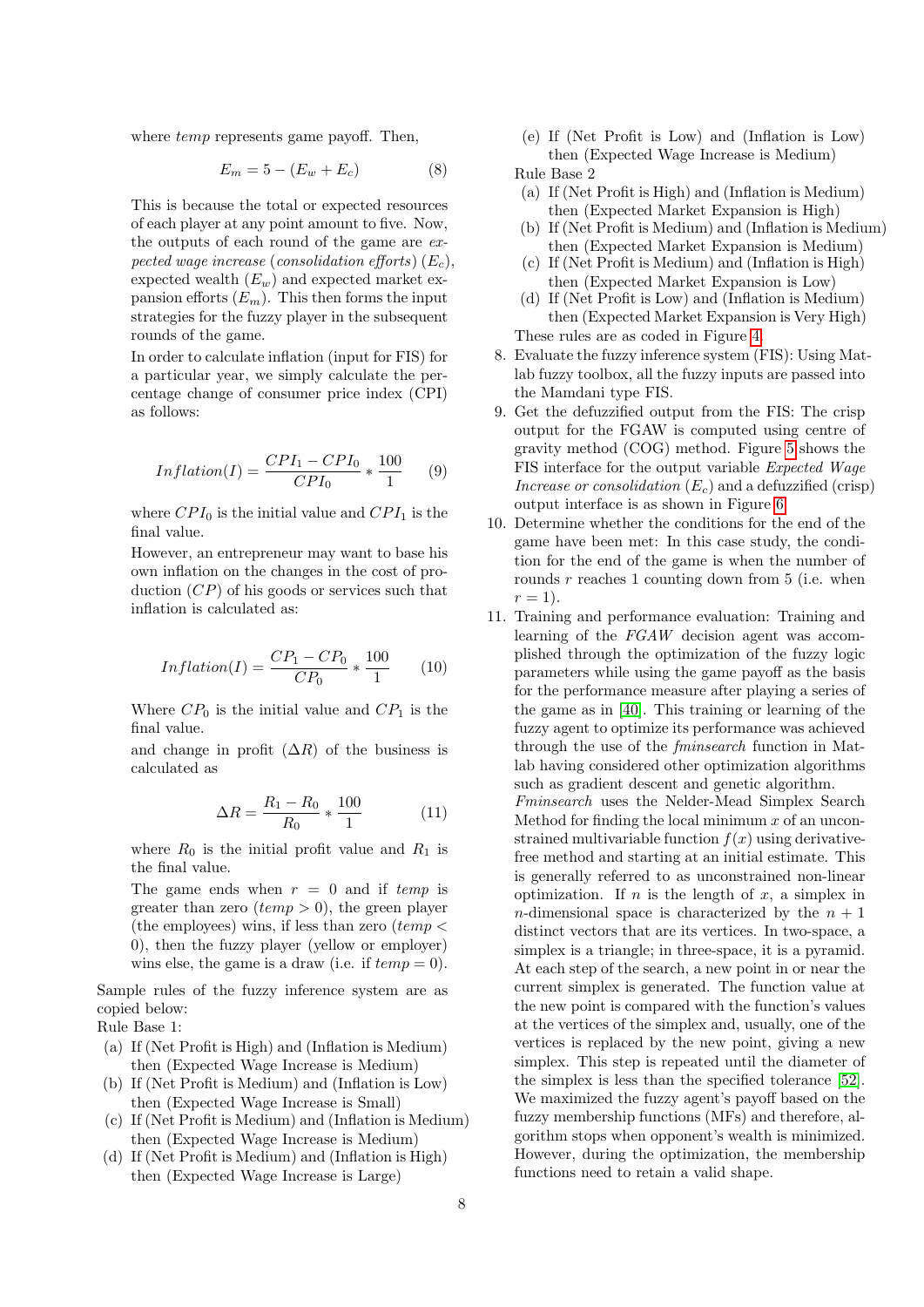All these steps that are necessary for playing this game are as summarized in the flowchart shown in Figure [3.](#page-9-2)



<span id="page-9-2"></span>Figure 3: Chart showing the two loops of the wage game. The first loop stops when  $r = 1$  (this means the fifth round of the game) and the second loop represents learning of the fuzzy player and it stops when the set performance criteria have been met as explained in step [11](#page-8-0) .

# <span id="page-9-3"></span>9. Results Discussion for Fuzzy Game Approach to Wage Negotiation

Based on the procedures highlighted in Section [8](#page-6-1) above and from the results in Table [1,](#page-10-1) the results of the game show that yellow (employer) wins more often than green (employees' union) because the business wage decision was based on the output of fuzzy reasoning from the fuzzy inference system (FIS) and learning was used. This shows the extent to which fuzzy reasoning can help a business if it wants to make use of fuzzy rules plus learning for their decision support tools. Fuzzy rules make the wage negotiation more flexible and were able to capture both the present and the future uncertainty inherent in the business environment.

These results on Table [1](#page-10-1) (columns six and seven) show that the fuzzy player (Yellow which represents the employer) in FGAW iterations was able to win more often



<span id="page-9-1"></span>Figure 4: The rule base for the inflation rate and business profit coded using Matlab software.



<span id="page-9-0"></span>Figure 5: FIS interface for the membership functions of the output variable Expected Wage Increase or consolidation (Ec).

than the employees' union (Green) because the management of the business made use of the fuzzy inference system in making the business decisions. Out of the thirteen FGAW iterations on the table, yellow won a total of ten iterations.

The results of the control experiments in columns four and five of the table (in which business did not use fuzzy rules to make decisions) show that green wins as often as yellow does. These two results (the FGAW games and the control experiment simulations) are as summarized in the pie chart of Figure [7.](#page-10-2) The results of the control experiment (where fuzzy rules were not used) may be considered dangerous for the business. This is because if employees continue to win and wages continue to grow without corresponding market expansion, the trend may lead to gradual demise of the business.

We also observed, as shown in the table, that the stronger the strategy, the higher the payoff. This means that the more the yellow player allocates to market expansion, the better the payoffs. That is, for the business to continue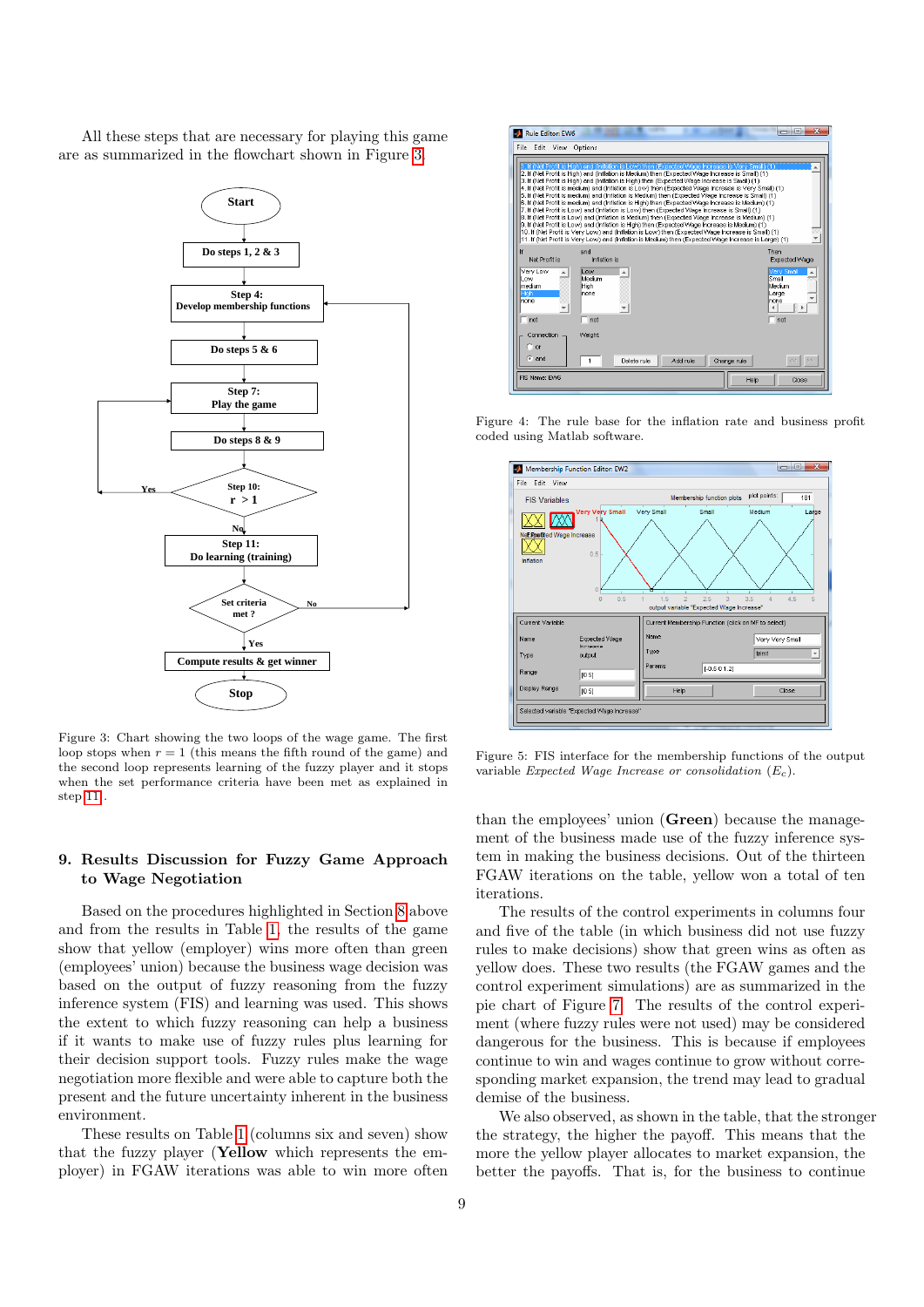| Rule Viewer: EC3            |                        |                                      |  |
|-----------------------------|------------------------|--------------------------------------|--|
| File Edit View Options      |                        |                                      |  |
| Inflation = $2.33$          | Change in Income = 5.2 | Wage Increase = $4.23$               |  |
| 1<br>$\overline{2}$         |                        |                                      |  |
| 3                           |                        |                                      |  |
| $\overline{4}$<br>5         |                        |                                      |  |
| 6                           |                        |                                      |  |
| $\overline{7}$<br>8         |                        |                                      |  |
| 9                           |                        |                                      |  |
| 10<br>11                    |                        |                                      |  |
| 12                          |                        |                                      |  |
| $\overline{2}$              | 15<br>4                |                                      |  |
| Input:<br>[2.335.2]         | Plot points:<br>101    | Move:<br>right<br>left<br>down<br>up |  |
| Opened system EC3, 12 rules |                        | Help<br>Close                        |  |

<span id="page-10-0"></span>Figure 6: Defuzzified (crisp) values for Expected Wage Increase or Consolidation  $(E_c)$  at inputs  $I = R = 2.5$ .



**Results of AGAW Games**

<span id="page-10-2"></span>Figure 7: This chart summarises the performances of the fuzzy player (employer) and the union in the FGAW simulations shown on Table [1.](#page-10-1)

to survive, decision makers may need to allocate more resources to marketing.

After training, the fuzzy player performs better with higher payoffs. This shows that the learning is important as the fuzzy player is able to adapt with fuzzy reasoning over time.

#### 10. Conclusion

We have used a fuzzy inference system in designing an effective and efficient decision system that models wage bargaining processes in organisations. The model took effective cognisance of the aims of the two parties involved and effectively captures the uncertainty therein using fuzzy rules solicited from experts in the field. The model considers varying ranges of inflation trends as it affects both parties and also considers the varying ranges of possible revenue increase of the organisation. It arrives at an agreed rate for wage increase which may be sustainable for both present and in the future. This may also be more agreeable and acceptable to both parties.

The result of the model showed that the employer wins most often because the management implemented fuzzy rule base and used learning in taking their wage decisions.

Table 1: Results of the FGAW game decision system

<span id="page-10-1"></span>.

|                |                               |                                 |          |        | <b>Player Moves Control Expmt FGAW Players</b> |
|----------------|-------------------------------|---------------------------------|----------|--------|------------------------------------------------|
|                |                               | $S/N$ Green Yellow Winner       | Payoff   | Winner | Payoff                                         |
| 1              |                               | 1, 1, 3 1, 0, 4 Yellow          | $-22.0$  | Yellow | $-63.9$                                        |
| $\overline{2}$ |                               | 2, 1, 2  1, 1, 3  Yellow        | $-52.7$  | Yellow | $-94.8$                                        |
| 3              |                               | 3, 0, 2 2, 0, 3  Yellow         | $-26.7$  | Yellow | $-68.8$                                        |
| 4              | 4, 0, 1 4, 0, 1               | Green                           | 40.8     | Yellow | $-8.2$                                         |
| 5              | $1, 0, 4 2, 0, 3 $ Green      |                                 | 351.6    | Green  | 302.2                                          |
| 6              | 3, 1, 1 4, 0, 1               | Yellow                          | $-16.1$  | Yellow | $-65.2$                                        |
| 7              | 3, 0, 2   2, 1, 2   Green     |                                 | 136.8    | Green  | 94.9                                           |
| 8              | $\overline{3, 1}$ , 1 3, 1, 1 | Green                           | 14.8     | Yellow | $-34.2$                                        |
| 9              |                               | 3, 1, 1 2, 0, 3  Yellow         | $-289.3$ | Yellow | $-305.0$                                       |
| 10             | $[0, 5, 0]$ 1, 4, 0           | Yellow                          | $-99.8$  | Yellow | $-142.2$                                       |
| 11             |                               | $[0, 5, 0]$ , 1, 4 Yellow       | $-704.8$ | Yellow | $-747.2$                                       |
| 12             |                               | $[0, 0, 5]$ , $[0, 5, 0]$ Green | 1054.5   | Green  | 1012.0                                         |
| 13             | 0, 5, 0 0, 0, 5               | Yellow                          | $-863.8$ | Yellow | $-906.2$                                       |

 $l<sup>1</sup>$  From the table, the first column shows the serial numbers of the iterations, the second column contains player green's strategies while the third column contains that of yellow. For example, in the first iteration, green's strategy shows [1, 1, 3], this indicates how resources are allocated to green strategy  $[C, W, M]$ :  $C = 1, W = 1$  and  $M = 3$ . The fourth and fifth columns contain the control experiments in which the business management did not use fuzzy rules in the wage negotiation. The sixth and seventh columns show FGAW players and the results, that is, the simulations in which the business uses fuzzy rules in taking its decisions. Detailed results are discussed in Section [9](#page-9-3) and are as further summarized in the pie chart of Figure [7.](#page-10-2)

This helped to formulate sustainable wage agreements between employers and employees.

However, the fact that the employer wins most often may not necessarily mean that the employees are cheated but rather guarantees the continue survival of their firm (or organisation) and therefore guarantees the continuity of their jobs. If our scheme could be employed by entrepreneurs, it would help to greatly reduce deadlocks that usually plague wage negotiations between employers and employees (or their union) and will therefore increase productivities.

#### 11. Future Research

We will apply this model in a wider range of micro and macroeconomic models that are targeted to specific industries and international trades among countries. We will do experiments to determine the actual duration and number of steps in the business games. We plan to apply the model to other different strategic games and to replace the adaptation of the membership functions by operations on type-2 fuzzy sets [\[53\]](#page-12-3). Also, the model can be applied for optimizing bidding in auctions and in a variety of human resource allocation decisions. It could also be applied for pension negotiations in determining what percentages the employers and employees should contribute toward their pension pots.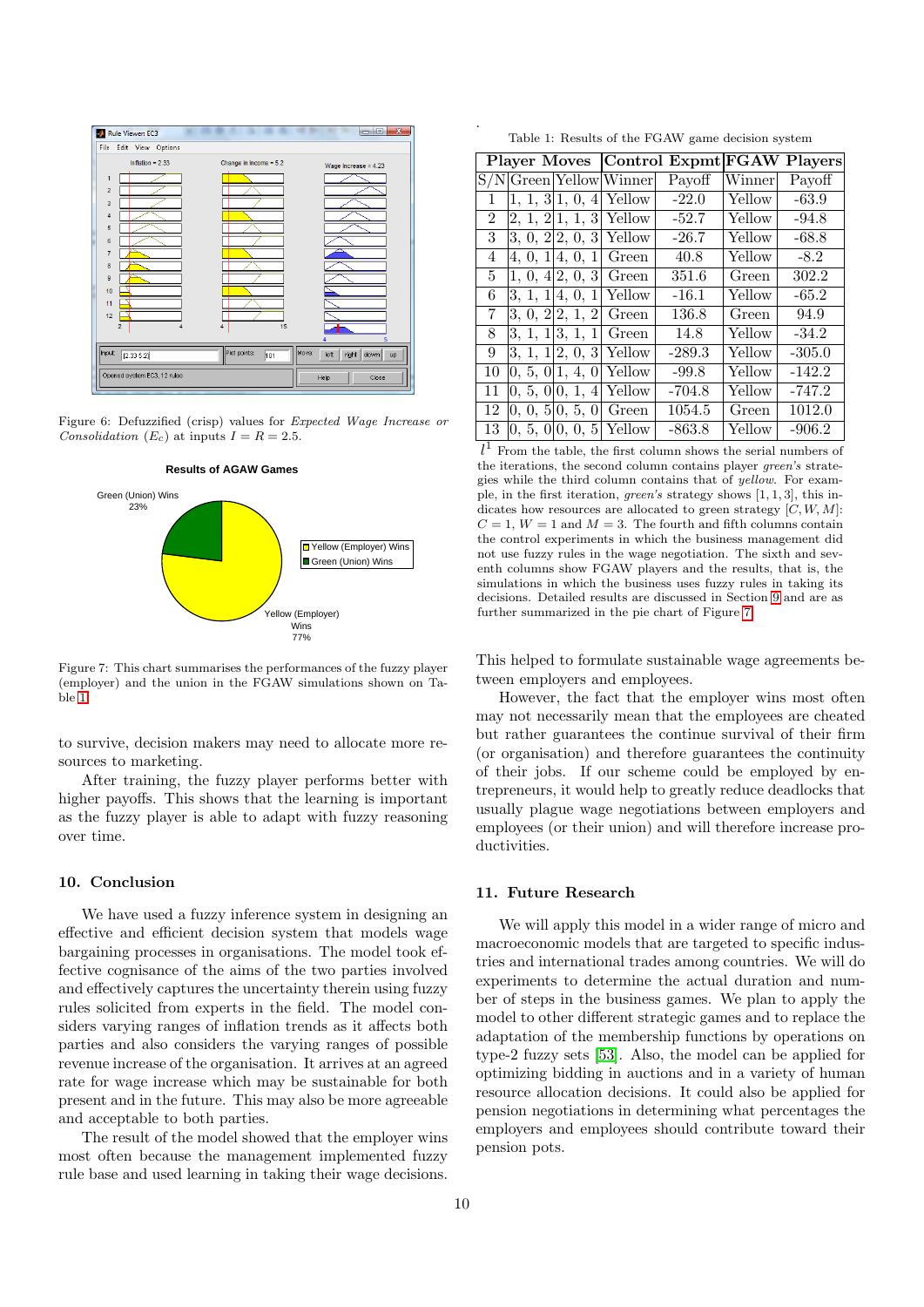#### References

- <span id="page-11-0"></span>[1] A. C. Gielen and J. C. van Ours, "Layoffs, quits and wage negotiations," Economics Letters, vol. 109, no. 2, pp.  $108 - 111$ , 2010.
- <span id="page-11-1"></span>[2] L. Holmwood, "BBC no 1 will take £162,000 wage cut," The Sun Newspaper, Aug. 10 Aug 2010.
- <span id="page-11-2"></span>[3] J. Aizenman, "Optimal wage re-negotiation in a closed and open economy," Journal of Monetary Economics, vol. 13, no. 2, pp. 251 – 262, 1984.
- <span id="page-11-3"></span>[4] A. Dhillon and E. Petrakis, "A generalised wage rigidity result," International Journal of Industrial Organization, vol. 20, no. 3, pp. 285–311, 2002.
- <span id="page-11-4"></span>[5] S. Holden, "Wage bargaining and nominal rigidities," European Economic Review, vol. 38, no. 5, pp. 1021–1039, 1994.
- <span id="page-11-5"></span>[6] G. Corneo and C. Lucifora, "Wage formation under union threat effects: Theory and empirical evidence," Labour Economics, vol. 4, no. 3, pp. 265–292, 1997.
- <span id="page-11-6"></span>[7] D. G. Blanchflower and N. Millward, "Trade unions and employment change: An analysis of British establishment data," European Economic Review, vol. 32, no. 2-3, pp. 717–726, March 1988.
- <span id="page-11-7"></span>[8] G. Fethke and A. Policano, "Monetary policy and the timing of wage negotiations," Journal of Monetary Economics, vol. 19, no. 1, pp. 89–105, 1987.
- <span id="page-11-8"></span>[9] A. G. McGrew and M. J. Wilson, Decision making : approaches and analysis. Manchester: Manchester University Press,, 1982.
- <span id="page-11-9"></span>[10] M. Wisniewski, Quantitative methods for decision makers. London: Pitman,, 1997.
- <span id="page-11-10"></span>[11] P. Vasara, V. Krebs, L. Peuhkuri, and E. Eloranta, "Competitive safety analysis: robust decision-making in multi-agent systems," Computers in Industry, vol. 50, pp. 127–140, 2003.
- <span id="page-11-11"></span>[12] S. Pratap and E. Quintin, "Are labor markets segmented in developing countries? a semiparametric approach," European Economic Review, vol. 50, no. 7, pp. 1817–1841, 2006.
- <span id="page-11-12"></span>[13] O. Owoye, "Wage determination and strike activity in Nigeria," Journal of African Economies, vol. 3, no. 3, pp. 448–480, 1994.
- <span id="page-11-13"></span>[14] P. Oribabor, "Recent trends in collective bargaining in Nigeria," Industrial Relations Journal, vol. 15, no. 4, pp. 47–55, 2007.
- <span id="page-11-14"></span>[15] C. N. Okolie, "Trade unionism, collective bargaining and nation building: the Nigerian experience," OGIRISI: a New Journal of African Studies, vol. 7, no. 9, pp. 137–148, 2010.
- <span id="page-11-15"></span>[16] D. Otobo, "The Nigerian general strike of 1981," Review of African Political Economy, vol. 8, no. 22, pp. 65–81, 1981.
- <span id="page-11-16"></span>[17] L. A. Zadeh, "Fuzzy sets," Information and Control, vol. 8, no. 3, pp. 338–353, 1965.
- <span id="page-11-17"></span>[18] F. T. Dweiri and M. M. Kablan, "Using fuzzy decision making for the evaluation of the project management internal efficiency," Decision Support Systems, vol. 42, no. 2, pp. 712–726, 2006.
- <span id="page-11-18"></span>[19] E. E. Karsak and E. Tolga, "Fuzzy multi-criteria decisionmaking procedure for evaluating advanced manufacturing system investments," International Journal of Production Economics, vol. 69, no. 1, pp. 49–64, 2001.
- <span id="page-11-19"></span>[20] C. Kahraman, U. Cebeci, and R. D., "Multi-attribute comparison of catering service companies using fuzzy AHP: The case of Turkey," International Journal of Production Economics, vol. 87, no. 2, pp. 171–184, 2004.
- <span id="page-11-20"></span>[21] S.-H. Chen, C.-C. Yang, T.-W. Lin, and T.-M. Yeh, "Performance evaluation for introducing statistical process control to the liquid crystal display industry," International Journal of Production Economics, vol. 111, no. 1, pp. 80–92, 2008.
- <span id="page-11-21"></span>[22] Z. Gungor and F. Arikan, "Application of fuzzy decision making in part-machine grouping," International Journal of Production Economics, vol. 63, no. 2, pp. 181–193, 2000.
- <span id="page-11-22"></span>[23] W. K. Kim and K. H. Lee, "Generalised fuzzy games and fuzzy equilibria," Fuzzy Sets and Systems, vol. 122, no. 2, pp. 293– 301, 2001.
- <span id="page-11-23"></span>[24] L. Shuliang, "The development of a hybrid intelligent system for developing marketing strategy," Decision Support Systems, vol. 27, no. 4, pp. 395–409, 2000.
- <span id="page-11-24"></span>[25] E. W. T. Ngai and F. K. T. Wat, "Fuzzy decision support system for risk analysis in e-commerce development," Decision Support Systems, vol. 40, no. 2, pp. 235–255, 2005.
- <span id="page-11-25"></span>[26] L. Chinho and H. Ping-Jung, "A fuzzy decision support system for strategic portfolio management," Decision Support Systems, vol. 38, no. 3, pp. 383–398, 2004.
- <span id="page-11-26"></span>[27] G. F. Royes and B. R. C., "Uncertainty analysis in political forecasting," Decision Support Systems, vol. 42, no. 1, pp. 25– 35, 2006.
- <span id="page-11-27"></span>[28] Z. Irani, A. Sharif, P. E. D. Love, and C. Kahraman, "Applying concepts of fuzzy cognitive mapping to model: The IT/IS investment evaluation process," International Journal of Production Economics, vol. 75, no. 1-2, pp. 199–211, 2002.
- <span id="page-11-28"></span>[29] M. Negnevitsky, Artificial Intelligent Systems. England: Pearson education, 2005.
- <span id="page-11-29"></span>[30] F. O. Oderanti and P. De Wilde, "Dynamics of business games with management of fuzzy rules for decision making," International Journal of Production Economics, vol. 128, no. 1, pp. 96–109, 2010.
- <span id="page-11-30"></span>[31] F. O. Oderanti and P. D. Wilde, "Automatic fuzzy decision making system with learning for competing and connected businesses," Expert Systems with Applications, vol. 38, no. 12, pp. 14 574 – 14 584, 2011.
- <span id="page-11-31"></span>[32] T. J. Ross, Fuzzy Logic with Engineering Applications. England: John Wiley and Sons Limited, 2005.
- <span id="page-11-32"></span>[33] E. H. Mamdani and S. Assilian, "An experiment in linguistic synthesis with a fuzzy logic controller," International Journal of Man-Machine Studies, vol. 7, no. 1, pp. 1–13, 1975.
- <span id="page-11-33"></span>[34] D. Ross, "Game theory," Stanford Encyclopedia of Philosophy, 2010.
- <span id="page-11-34"></span>[35] M. Shubik, "On gaming and game theory," Management Science, vol. 18, no. 5, pp. 37–53, 1972.
- <span id="page-11-35"></span>[36] K. W. Li, F. Karray, K. W. Hipel, and K. M., "Fuzzy approaches to the game of chicken," IEEE Transactions on Fuzzy Systems, vol. 9, no. 4, pp. 608–623, 2001.
- <span id="page-11-36"></span>[37] M. Shubik, "The uses of game theory in management science," Management Science, vol. 2, no. 1, pp. 40–51, 1955.
- <span id="page-11-37"></span>[38] T. H. Naylor and J. M. Vernon, MicroEconomics and Decision Models of the Firm. USA: Harcourt, Brace and World Inc, 1969.
- <span id="page-11-38"></span>[39] F. O. Oderanti and P. De Wilde, "Fuzzy game approach to investigate impact of poor infrastructures on business profitability in developing economies," in Proceedings of the IEEE International Conf. on Emerging And Sustainable Technologies For Power and ICT In A Developing Society (NIGERCON), vol. 1, 2010, pp. 131–145.
- <span id="page-11-39"></span>[40] S. Braathen and O. J. Sendstad, "A hybrid fuzzy logic/constraint satisfaction problem approach to automatic decision making in simulation game models," IEEE Transactions on Systems, Man, and Cybernetics-Part B: Cybernetics, vol. 34, no. 4, pp. 1786–1797, 2004.
- <span id="page-11-40"></span>[41] B. Tapan, Decision-making under uncertainty. New York, USA: Macmillan,, 1997.
- <span id="page-11-41"></span>[42] A. Kandel and Y.-Q. Zhang, "Fuzzy moves," Fuzzy Sets and Systems, vol. 99, no. 2, pp. 159–177, 1998.
- <span id="page-11-42"></span>[43] K. Miskelly, "Airline staff took £750k pay cuts," Metro Newspapers pp 4, 16th July, 2010.
- <span id="page-11-43"></span>[44] A. Griffiths and S. Wall, *Intermediate Microeconomics Theory* and Applications. England: Pearson Education Limited, 2000.
- <span id="page-11-44"></span>[45] R. Giordano, "Wage bargaining and inflation," Research in Economics, vol. 55, no. 4, pp. 359–387, 2001.
- <span id="page-11-45"></span>[46] F. A. G. den Butter and R. F. van de Wijngaert, "Wage inflation and labour conflicts in the Netherlands : An empirical investigation using the co-integration approach," European Journal of Political Economy, vol. 8, no. 4, pp. 527–541, 1992.
- <span id="page-11-46"></span>[47] R. J. Buesa, "Salaries in histology," Annals of Diagnostic Pathology, vol. 12, no. 2, pp. 122–127, 2008.
- <span id="page-11-47"></span>[48] N. J. Ireland, "Profit sharing to counter restrictive practices," European Journal of Political Economy, vol. 5, no. 2-3, pp. 347 – 357, 1989.
- <span id="page-11-48"></span>[49] V. Veugelers, "Wage premia, price-cost margins and bargaining